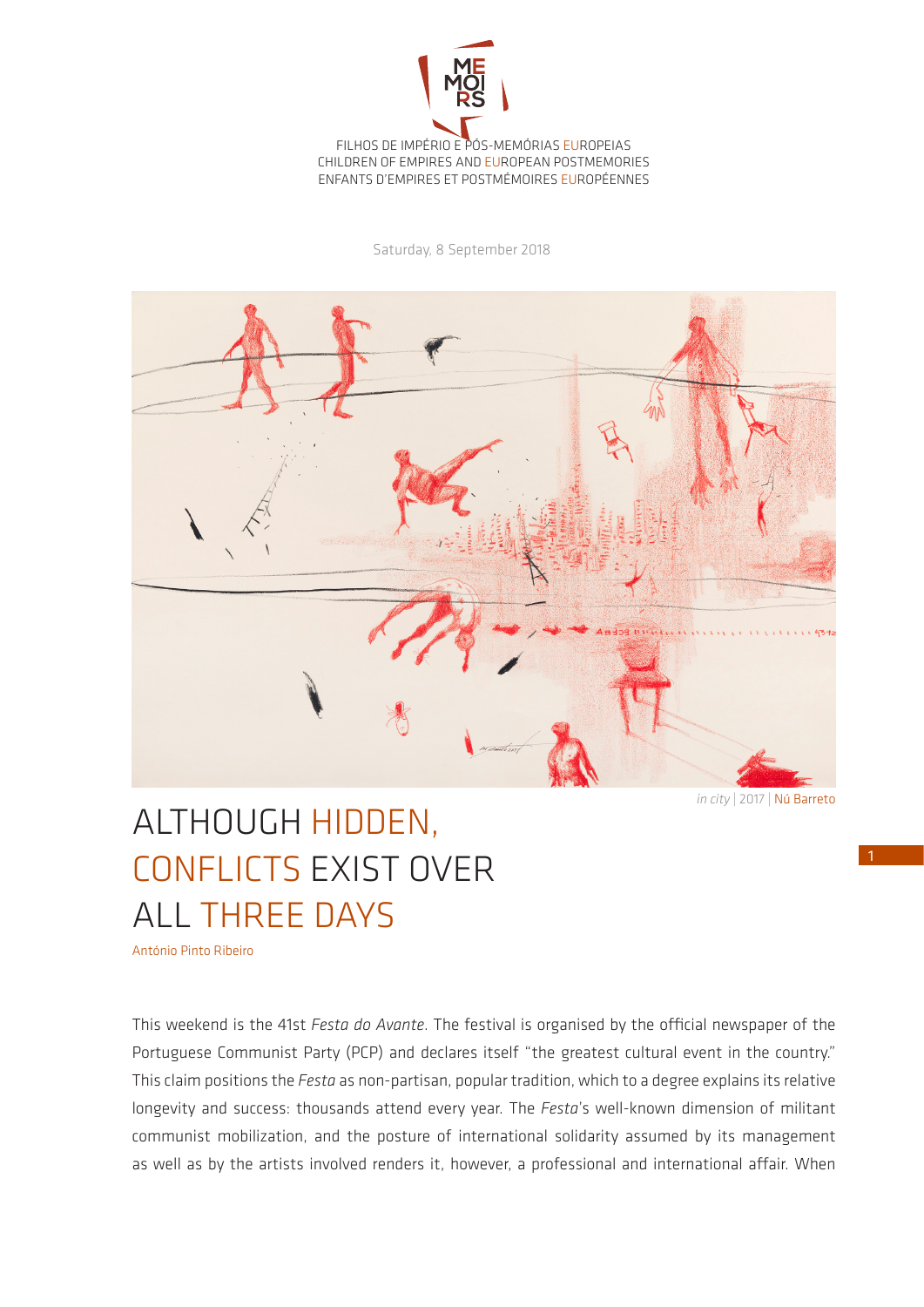

the *Festa* began four decades ago, these attributes were very uncommon in the world of artistic programming. Its wide-ranging music and artistic programme, incorporating non-European musical genres and repertoires (today often mistakenly named 'world music'), has appealed to very diverse audiences. The *Festa*'s programme owes a great deal to Ruben de Carvalho. Carvalho is a member of the PCP Central Committee, but also one of the pioneer cultural programmers in Portugal.

The *Festa do Avante* is, however, a political instrument which retains the markings of the European communist movement. Like other festivals organised by other Communist Parties, it remains an important stage for the visibility of European communists. We can compare the *Festa do Avante* with the *F*ête *de L'Humanité* in France, created in 1930 in the context of the Popular Front. In the intervening decades the *Fête* has undergone several changes in format as the French Communist Party (PCF) itself as changed. In 1999 the *Fête* ceased to be run by the PCF at all and became a festival of world causes with a very eclectic line-up organized by a range of left-leaning associations and parties. Another example is the *Festa de l'Unità*, organised by the Italian Communist Party from 1945. This event, too, has undergone many changes in content and organization – even its name has changed – but it has retained for almost a century the peculiarity of being a festival held in many different Italian cities.

Although these different festivals have evolved in very different ways, they have enough in common for us to think of them together as European communist festivals. By genealogy they are associated with ancestral festive calendars and with religious or pagan agricultural festivals. It is no coincidence that these events happen (with winter spin-offs) in late summer - regeneration time - and although there are always one or several programmers involved, programming is taken on as collective work, like traditional festivals with no single declared instigator.

The Enlightenment debate between Diderot and Rousseau on the role of nature and culture in forming the citizen seems far away, but here we seem to find a synthesis. The festivities of the European Communist Parties are militant and pedagogical cultural activities typically carried out, if not in the midst of nature and in parks, at least in the open air. This fits with Rousseau's precept when he states: "It is in the fresh air, it is underneath the sky that you must gather and give yourselves up to the sweet sentiment of your happiness [...] plant a stake, crowned in flowers, in the middle of a square, gather the public there and you will have a party. Even better: turn the spectators into spectacle; make the public actors themselves; let each person see themselves and love themselves in the others so that all be better united."(1)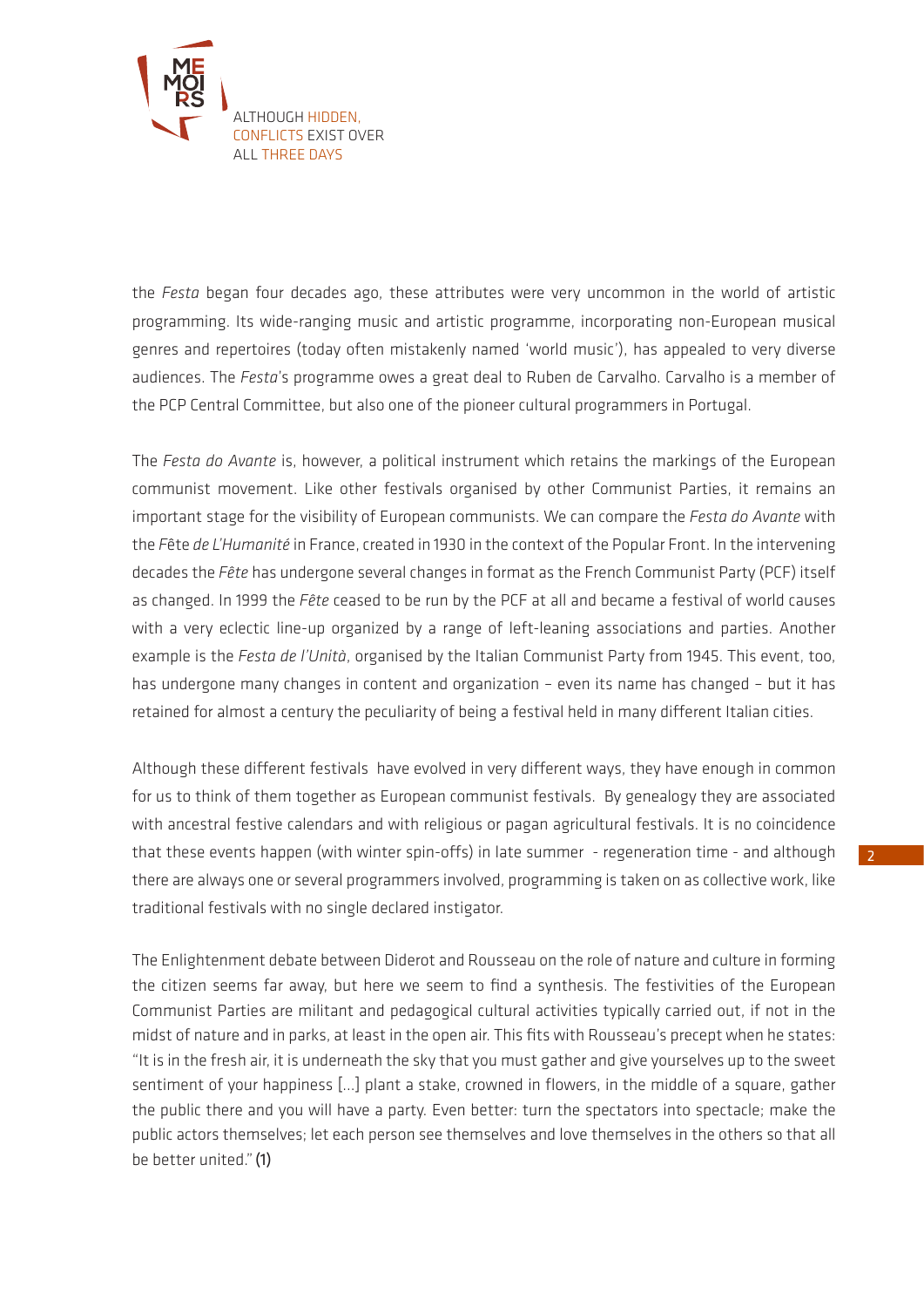

In the case of the *Festa do Avante*, this idea of the idyllic meeting between man and nature at the time of the feast is palpable in an article published in the newspaper *Avante* in 2012 by the militant historian Miguel Urbano Rodrigues. He describes the festival that began in 1990 to be held on a farm south of the Tagus: "the Quinta da Atalaia, a former agricultural farm, on the south Bank of the Tagus estuary, a green and quiet corner of serene beauty."

Nevertheless, for all that these organizations claim the status of popular festivals they have important distinctions from the festivals of non-explicitly partisan organizations. Despite their range of cultural and eclectic programming, only the Communist Party festivals claim the fight against 'cultural hegemony' as their objective. This concept is key to António Gramsci's theory of power, and names a process by which states destroyed traditional and popular cultural practices and controlled the media. One form of resistance to this hegemony is in the intervention of intellectuals and in a process of cultural education in which the Party can play a leading role. This is one way of understanding the festivals' vast programs of debates, international exhibitions, fairs and book launches. According to the organisers themselves, these events address both political causes from every era and works that deconstruct cultural hegemony itself.

This distinction is particularly pertinent in the case of the *Festa do Avante* given a certain continuity of political management in its history. José Neves studies this in a recent article (2), summarising the *Festa* as "an anticipation of a post-conflict age, an age of the end of the war between peoples and the end of the struggle between classes. It is, in fact, an archetype of a post-revolutionary society often celebrated by communists and even their opponents." (3) Neves argues that the *Festa* has been able to construct itself as a utopian time-space for two principal reasons, among others. Firstly, because the work of putting the event together depends on free militant work and therefore stands apart from processes of capitalist exploitation. Secondly, because of the variety of activities the *Festa* incorporates - from concerts to gymnastics and gastronomy. "Its programme fits all of this together smoothly, with no dissent emerging from gender conflict or minority voices. Perhaps this is because the *Festa* has become an annual pacifist celebration and has a global participation under the slogan of revolutionary internationalism."

Creating this illusion of a post-utopian world that conceals war has a price: the absence in those three days and in that space of any type of explicit conflict, even contradiction: there is no place for the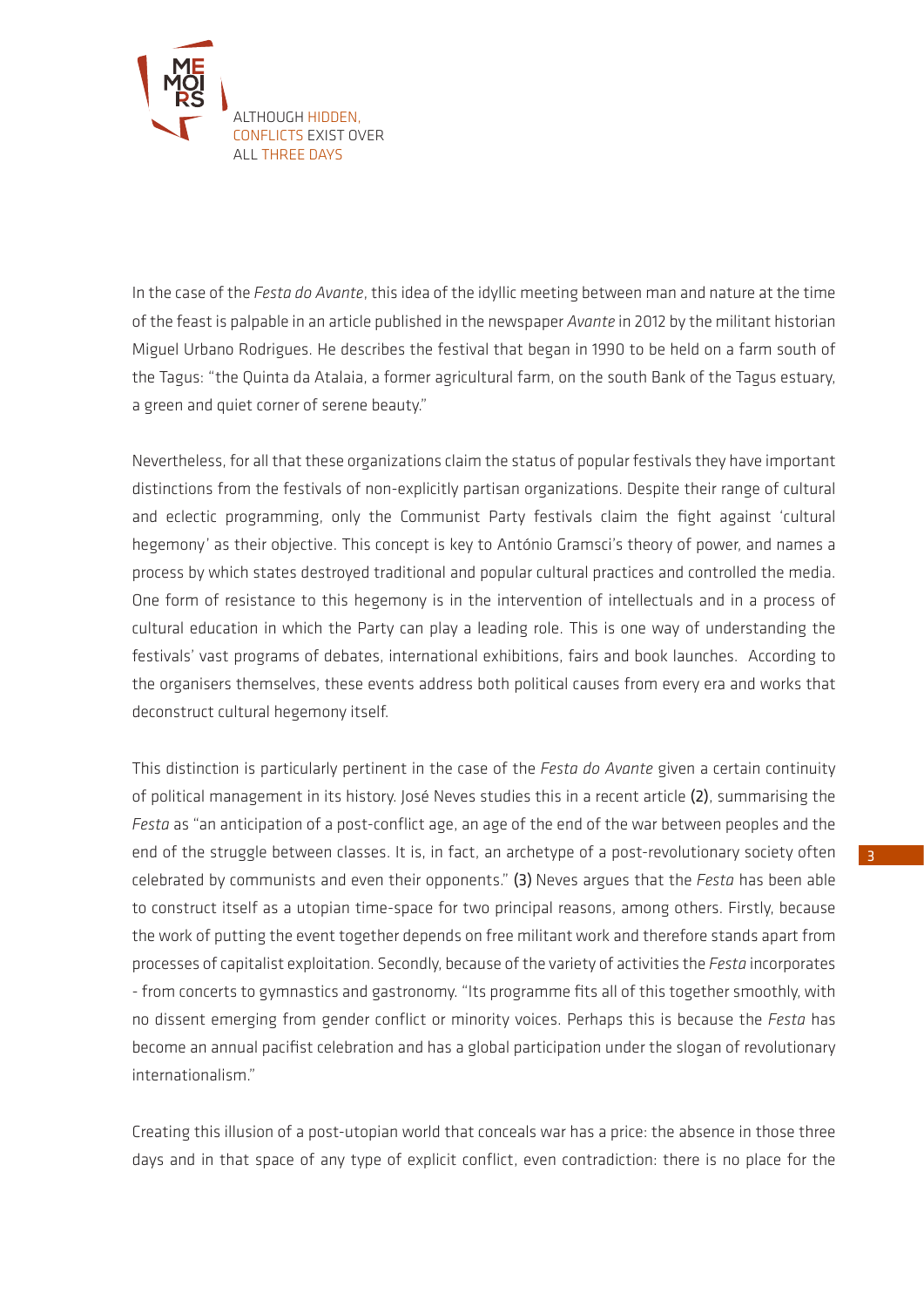

conflict of generations, gender, music, of tents of national and international producers, and so on. Only in the closing address by the secretary-general does real life return to combat, contradiction and even war. The logic underpinning this temporal utopianism reveals itself in the way the trauma is concealed and memory, or many memories, are excluded from the programme. Having consulted various of the *Festa*'s programmes, it is surprising that notwithstanding the proliferation of activities, two themes are practically absent. These are colonialism and post-colonialism. Yes, there are declarations of solidarity with the stabilized narratives of the struggles for independence carried out by movements or parties of Marxist inspiration, just as there are tributes to heroes of these movements. Many artists and writers from those new African countries participate. But the analysis of colonialism itself is absent to such an extent that in the twelfth *Festa*, in 1988, "Communists celebrated 600 years of the Portuguese throughout the world" without any criticism at all of this process of expansion. An exhibition on the 'Discoveries' was put on, preceded by another on the Cosmos, attended both by the Soviet astronaut Vladimir Solaviev and by pieces of Sputnik. There are no debates or activities focussed on the genesis of the independence movements or on negritude or pan-Africanism. The PCF's *Fête de l'Humanité* suffers from the same problem, not least because of the PCF's ambiguous relationship with Algerian independence. In the same way, the questions of trauma from the Colonial Wars, decolonization and *retornados* were always absent from the contribution of Communist Parties to the construction of new narratives about colonization and its genesis in imperial European history.

Similarly absent are debates and references to the problematic of postcolonialism and to its various authors of broadly Marxist inspiration, with the exception of a slight nod to Amílcar Cabral. He, however, is presented more as the hero of the struggle than as a crucial theorist of pan-Africanism and what would become postcolonialism. As part of a contemporary approach to deconstructing cultural hegemony, it would be good to see intellectuals intervening in the question of (revisiting) colonial memories in the present context. Furthermore, it is not possible for intellectual work seeking to produce new knowledge to occlude the Soviet state's own responsibility for the colonization of all the now-republics of the former USSR and its satellites.

Indeed, amnesia about this historical fact may be devastating, in the short term, to these former colonies (some of which have already been reoccupied) as Katerina Brezinova clearly foresees. "Postcommunist Europe, whose national imaginaries are still strongly marked by the heritage of German Romanticism, is witnessing new, emerging forms of Modernity that may or may not resemble the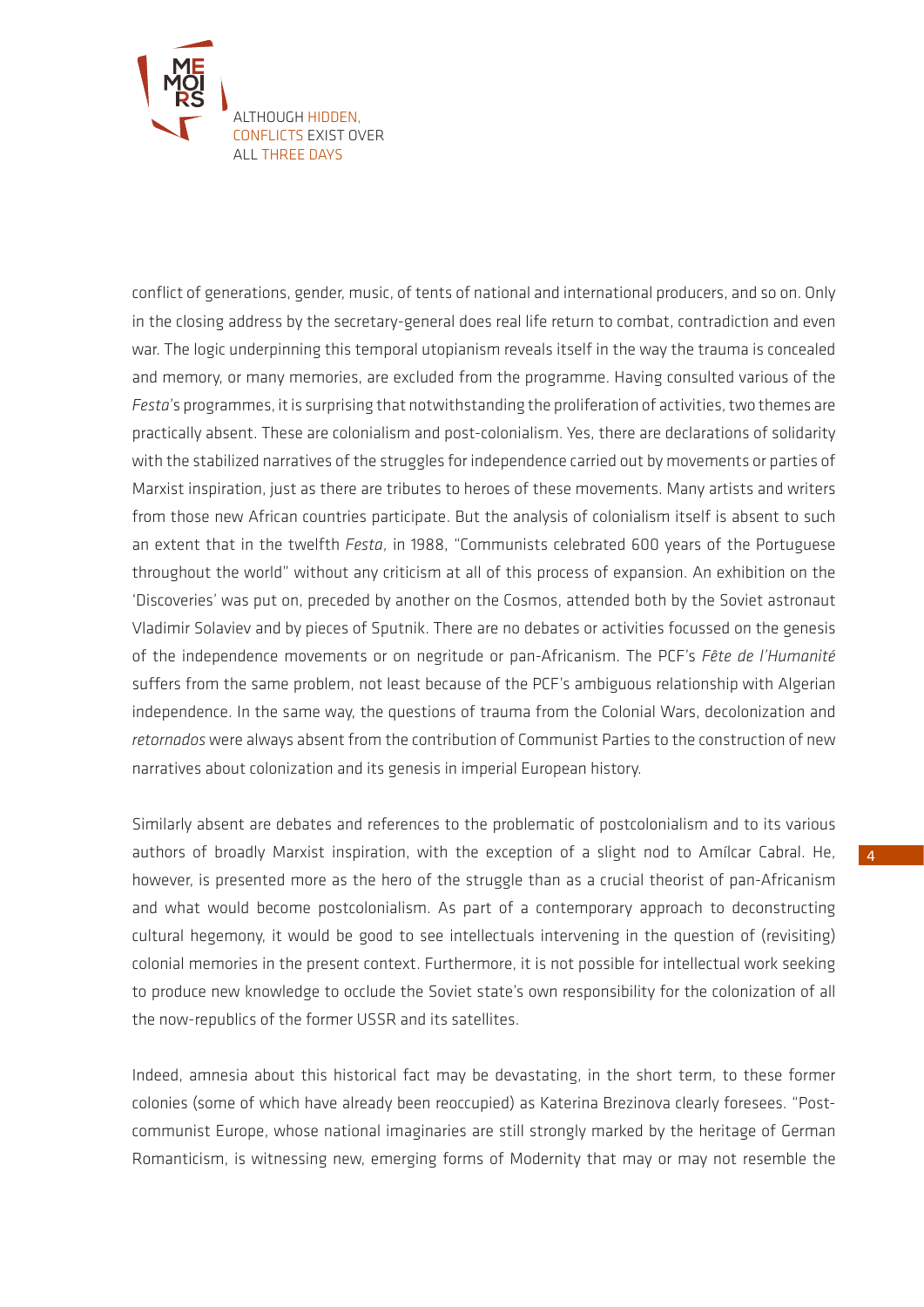

experience of Western Europe. In some countries of the region important local counter-currents are forming against the new realities of this difference. We will be in a better position to understand some of these current conflicting trends by taking seriously the violent reaction against migration and multiculturalism and the resurgence of ethnic and religious intolerance ..." (4) To continue the *Festa* in its current vein might seem like a post-revolutionary utopia but it is neither a credible nor relevant to all the peoples of the world.

(3) [Ibidem](http://journals.openedition.org/lerhistoria/2317).

 $\overline{\phantom{a}}$  , where  $\overline{\phantom{a}}$ 

 $\overline{\phantom{a}}$  , where  $\overline{\phantom{a}}$ 

(4) Katerina Brezinova, "Polémica em torno da diversidade? A República Checa pós-comunista face às novas realidades da diferença". in, António Pinto Ribeiro (Org.), *Podemos viver sem o outro? As possibilidades e os limites da interculturalidade*, Lisboa: Fundação Calouste Gulbenkian, 2009, pp.123-4.

Translated by Alexandra Reza

António Pinto Ribeiro is a researcher affiliated with MEMOIRS-Children of Empire and European Post-Memories at the Centre for Social Studies at the University of Coimbra. He is also a cultural programmer. His most recent work is entitled *Africa, the Four Rivers, the Representation of Africa through European and American Travel Literature*, Edições Afrontamento, 2017.

<sup>(1)</sup> J.J. Rousseau*,* «Discours», *Œuvres Complètes*, Paris : Armand Aubré,1832, p.235.

<sup>(2)</sup> [José Neves, «A militância comunista enquanto prática utópica– da resistência antifascista](http://journals.openedition.org/lerhistoria/2317)  à sociedade pós-disciplinar », *Ler História* [\[Online\], 69 | 2016, colocado online no dia 11 Março 2017,](http://journals.openedition.org/lerhistoria/2317)  [consultado no dia 22 Março 2018.](http://journals.openedition.org/lerhistoria/2317)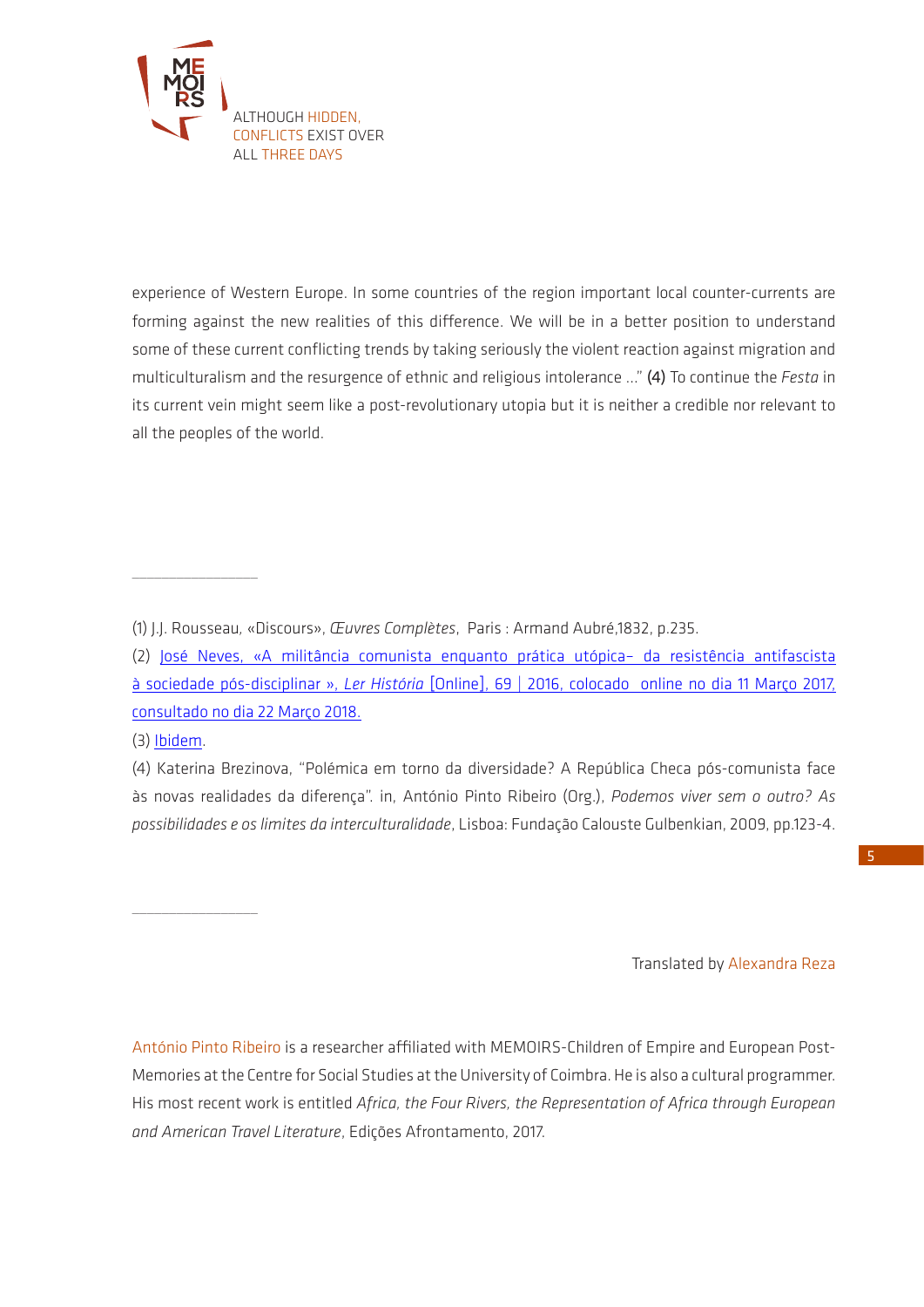

## WHAT CAN A BOOK DO

Some time ago, a book fell into my hands that had been written by a couple of French psychoanalysts, who for thirty years has been studying, from real cases, the connection between personal or collective trauma and madness. The book is entitled *Histoire et trauma: La folie des guerres*, (History and trauma: the folly of war) by Françoise Davoine and Jean-Max Gaudillière. It is a fascinating and complex work that, through the prism of multiple histories analyzed by therapists of different currents and from different places, emphasizes the need to historicize, that is, to remember with others, the blind spots that remain in people's lives after a trauma. In other words, the only way to reconstruct the individual and social narrative is for these shadowy areas to be brought into daylight and to become real. According to the authors themselves, reflecting on the complexity of the dilemma, "what cannot be said cannot be silenced either." All of us at some point in our lives feel relief when it is possible to share something that affects us. We realize that whoever hears us, in addition to understanding us, validates and legitimizes what we are feeling with their gaze or words, thus confirming that we are not crazy.

This book had a particular resonance for me, since reading it coincided with a new job that I had as historian in the *Archivo de la Vicaría de la Solidaridad* (Archive of the Vicariate of Solidarity) in Santiago de Chile. My work consisted in investigating and updating the information from the judicial proceedings documented by this institution, in defence of the victims of human rights violations in Chile between 1973 and 1990. The *Fundación de Documentación y Archivo de la Vicaría de la Solidaridad* (The Foundation for Documenting and Archiving the Vicariate of Solidarity) was created in 1992, to deal with and collect the information and files of the *Vicaría de la Solidaridad* (the Vicariate of Solidarity), as well as of the organization that preceded it, the *Comité de Cooperación para la Paz en Chile* (the Cooperation Committee for Peace in Chile).

The Vicaría Archives, whose budget is limited, and is run on the selflessness of those who work there, has preserved relevant documents from the Chilean history of this period, and above all, has been a fundamental source of support for the victims and their families in their search for truth and reparation.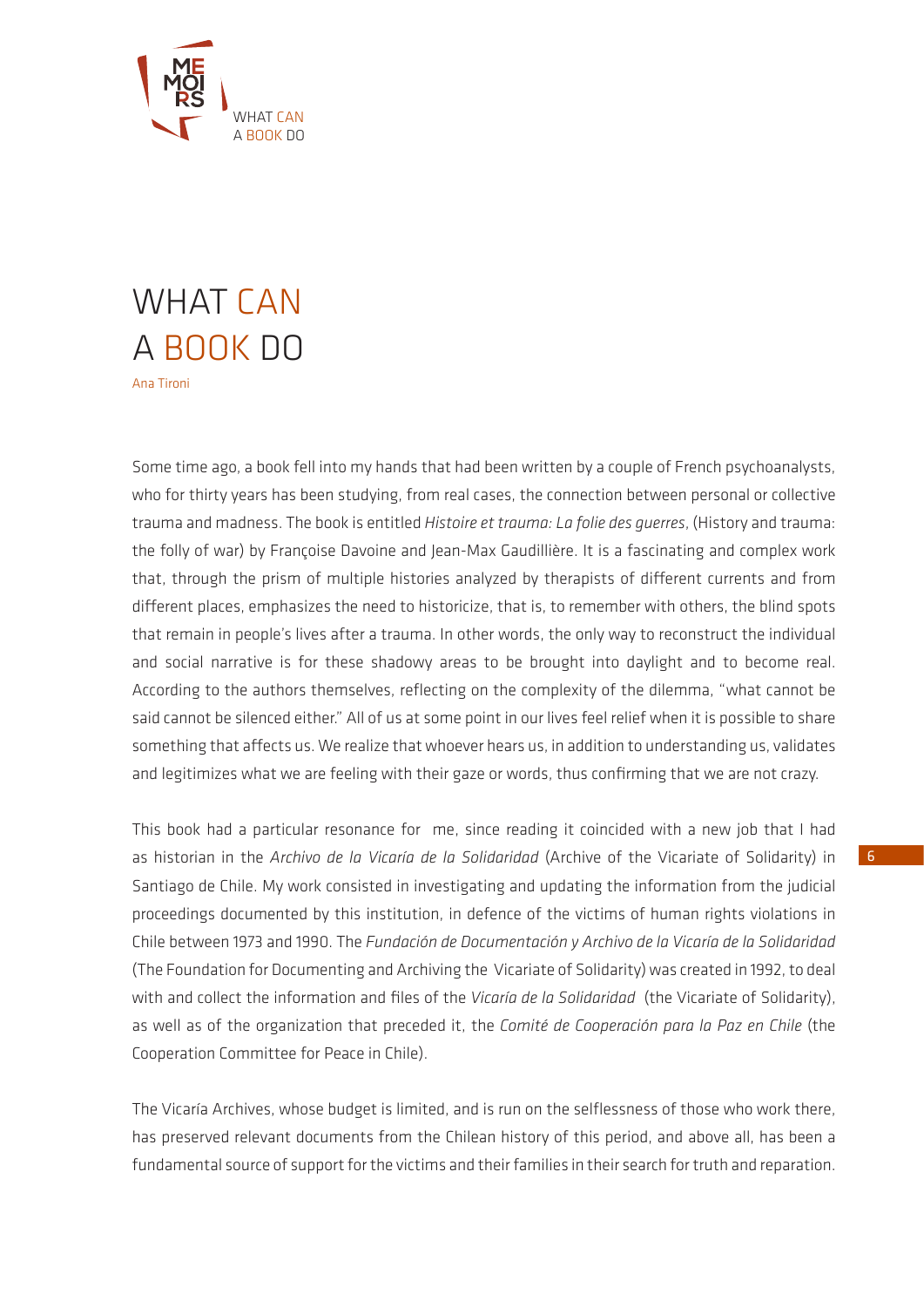

Although much time has passed since those political events occurred, many people visit and make use of the archive. First of all, survivors themselves, who search for the evidence of their pain. But the families, children, grandchildren and great-grandchildren, of victims as well as torturers, go there too, seeking knowledge and facts involving their relatives. There are also the researchers and the students who attend the Archive knowing that there are still many stories that must be told. In today's world, human rights archives play a pivotal role in the societies in which they emerge. Besides collaborating with justice systems, these archives preserve memory and allow the following generations to revisit their history, in order to understand their fears and so begin a process of reparation. It can be said that for many citizens these archives are an essential source to remember moments that cause them suffering even though they have not lived them.

Until now, I had only heard of the concept of post-memory. For me, this concept is extremely pertinent and it has become pressing for me to understand it. Post-memory emerges within memory studies and seeks to understand the traumatic effects inherited by later generations from those who suffered the direct effects of wars, dictatorships, and social or racial repressions. This late memory, complex and always conflictual and painful, can affect both individuals and society as a whole.

This concept was coined by Marianne Hirsch, as a way of understanding the generation Holocaust children of which she is part. In her book *The Generation of Post-memory*, Hirsch explains her understanding of post-memory as

"the relationship that the "generation after" bears to the personal, collective, and cultural trauma of those who came before—to experiences they "remember" only by means of the stories, images, and behaviours among which they grew up. But these experiences were transmitted to them so deeply and affectively as to seem to constitute memories in their own right. Inherited memory differs from the recollections of those people themselves directly affected by the events".

I constantly return to Hirsch's definition of post-memory and I think that in Chile there are many stories that have not yet been told. Perhaps it is the theatre-world that leads in the production of those narratives, in that it has taken these reflections to the stage, thus allowing the public to establish a relationship with the country's wounds as well as their own. I am thinking, in particular, of names such as Guillermo Calderón and his works *Escuela, Mateluna* and *Discursos (*School, Mateluna, and Speeches) among others.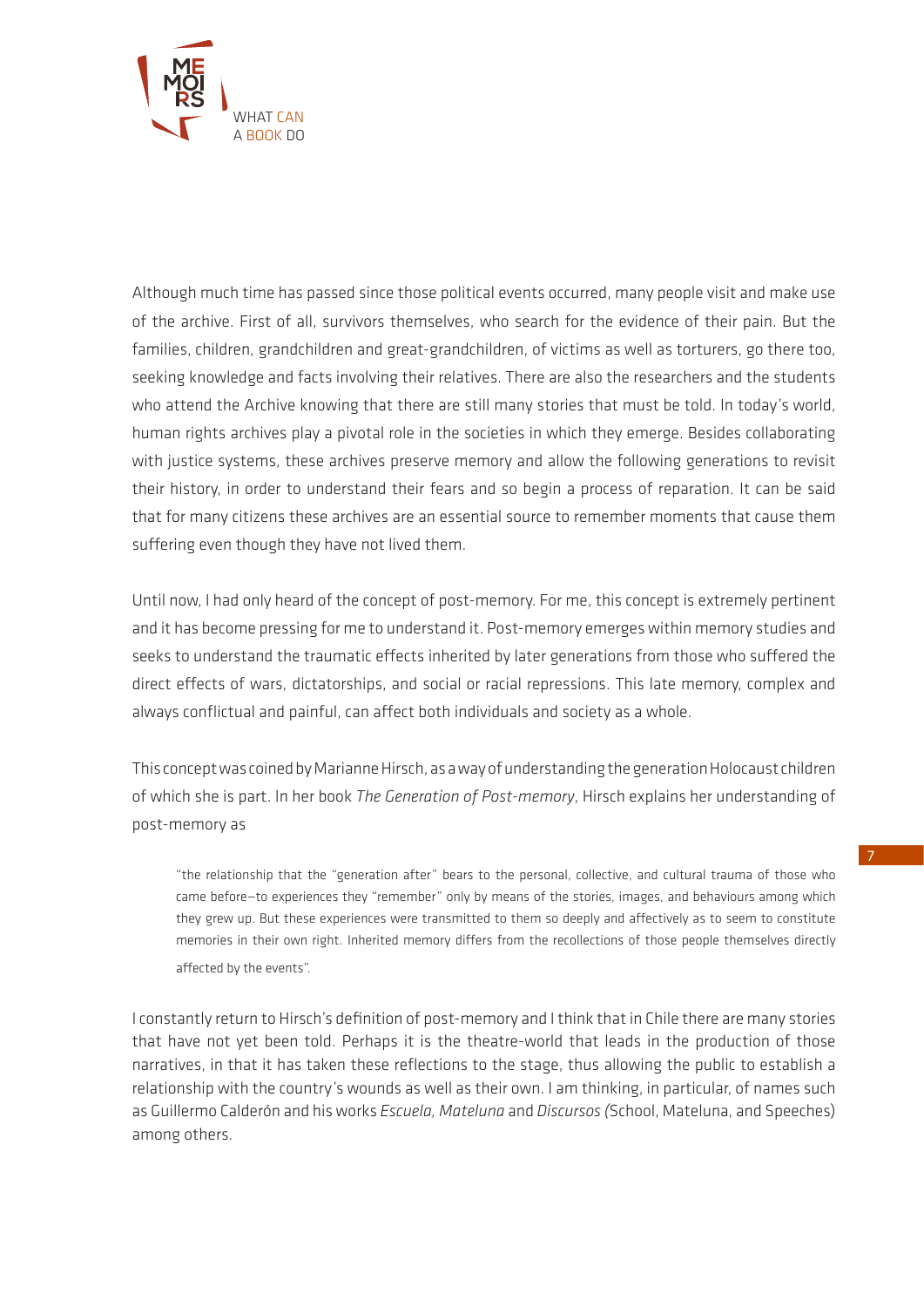

Works of literature and journalism have also been published that seek to research and narrate this painful stage of Chilean history from the perspective of the subjects who have lived it. Sofia Tupper Coll's work *Historias de clandestinidad* : *Cuatro testimonios (1973-1990)*, (Clandestine Stories: Four Testimonies (1973-1990)) makes clear in the first pages that "My intention is not to tell the truth. My commitment is to report the facts in the words of the protagonists themselves."

And for those who think this is all in past, and that it is not worth getting stuck in a story that happened over forty years ago, William Faulkner's words – "The past is never dead. It is not even past" – are an important reminder. And so I invite you to see how this past continues in the present day in Chile: the past resurfaces in the National Assembly, in the words of the deputy Ignacio Urritua, who accused the victims of human rights violations of being "terrorists with grants." But this past is also present in the response of Alejandro Fabres, detained and tortured at the age of 16, in the *Letters* section of the El Mercurio newspaper (21.4.18): "Sometimes it is difficult to forget. Sometimes we want to do it, but when characters such as you appear to call us terrorists for opposing a civil-military dictatorship, and because we defended ourselves from those who tried to kill us at any price, the memories remain […] I hope sincerely and with all my heart that none of your children, grandchildren, great-grandchildren or great-great-grandchildren have to experience a place of torture."

Last year at the National Archive I attended the launch of a book, *Purísima de Louqu*én (Purísima of Louquén), by Hernán Bustos. Surrounded by the author's family and friends, I could feel the restorative effect that a story can engender. The book tells the life of Purísima Elena Muñoz de Maureira, wife of Sergio Maureira Lillo and mother of Rodolfo Antonio, Sergio Miguel, Segundo Armando and José Manuel. All her family were detained and disappeared in 1973. The bodies were discovered in 1978 at the execution site known as the Hornos de Lonquén (The Ovens of Lonquén). This fact has marked our entire generation. Nothing could be ambiguous, nothing could be relativized, and no honest person looking around could escape what had been lived in these furnaces, symbols of horror. It is a piercing book, a testimony to pain, injustice and barbarism. But it is also a beautiful testimony to a woman who can continue to live after hell thanks to her family's love, and to shared sorrow and joy.

It is in this way that a book can produce in us many reactions that even we do not understand. A book can lead us to read more books; a book awakens sleeping emotions; allows us to re-examine our history and sometimes reflect on how we want to continue our lives. All of this is what a book can do.